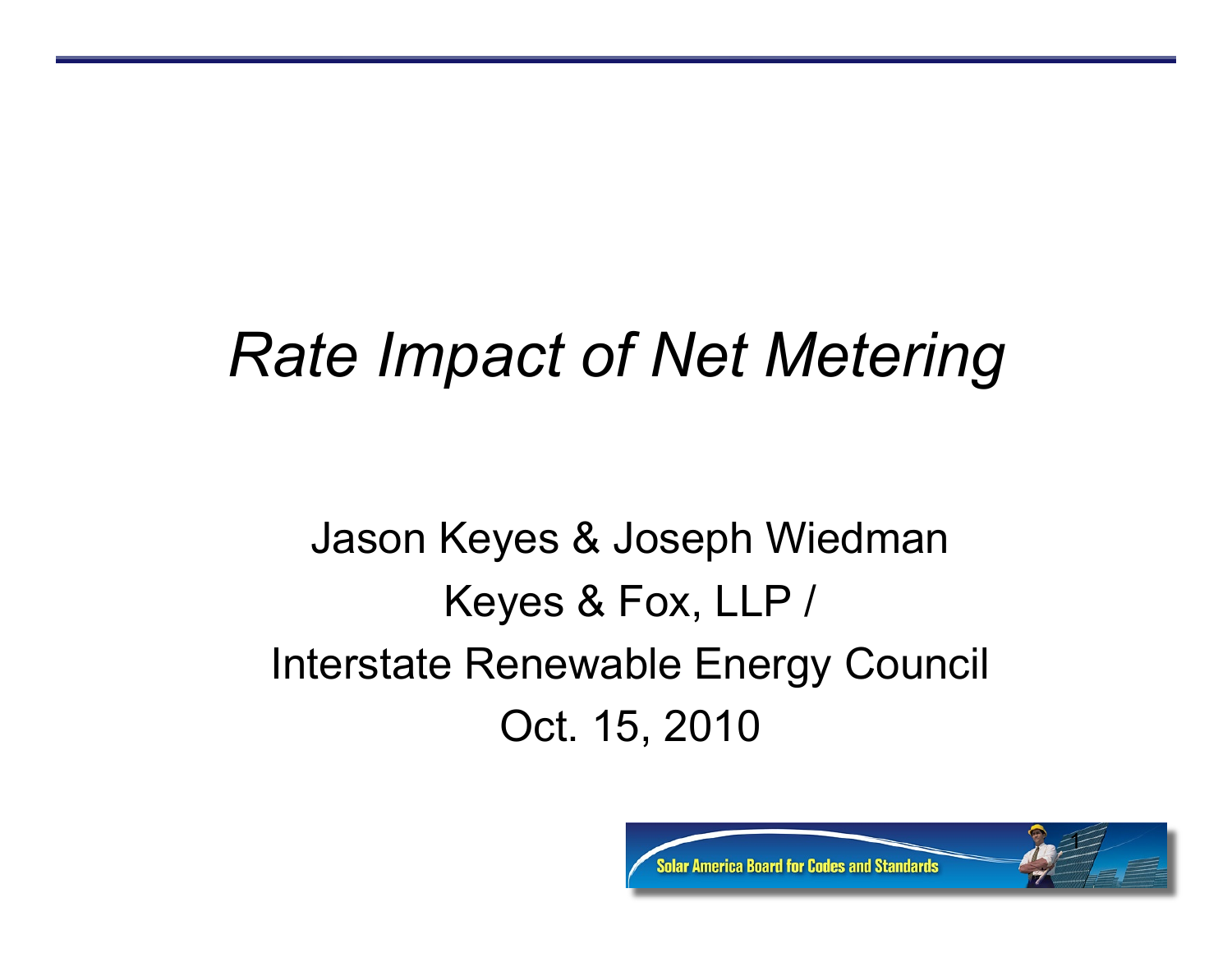# Scope

- Impact of net metering on utility rates for customers without distributed generation
- Proposes an approach for states or individual utilities to use, based on prior studies
- Reviews related studies, especially California PUC approach in Rulemaking 08-03-008
- Focuses on impact of net metered solar energy
- Does not consider impacts on the local economy, jobs or the environment
- Does not calculate impacts for specific state or utility
- Final report by end of 2010



2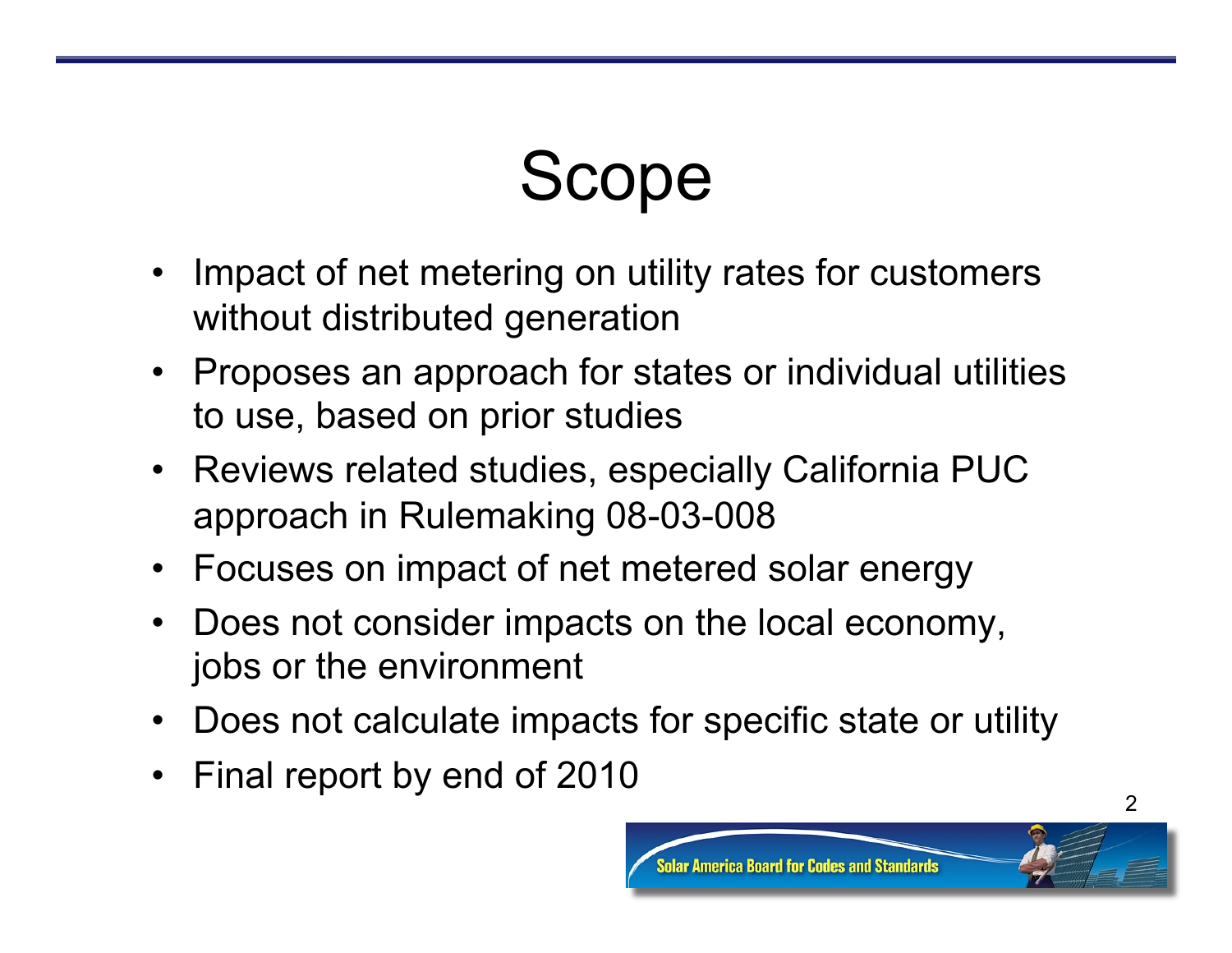## Rate Impact is Utility-Specific

- Depends on state (or utility) net metering program
	- Program capacity
	- Facility size capacity
	- Rollover of excess generation
	- Standby charges and other fees
	- Applicability (all utilities, all customers)
- Depends on utility rates
- Depends on value of capacity benefits to a utility, as well as value of other benefits

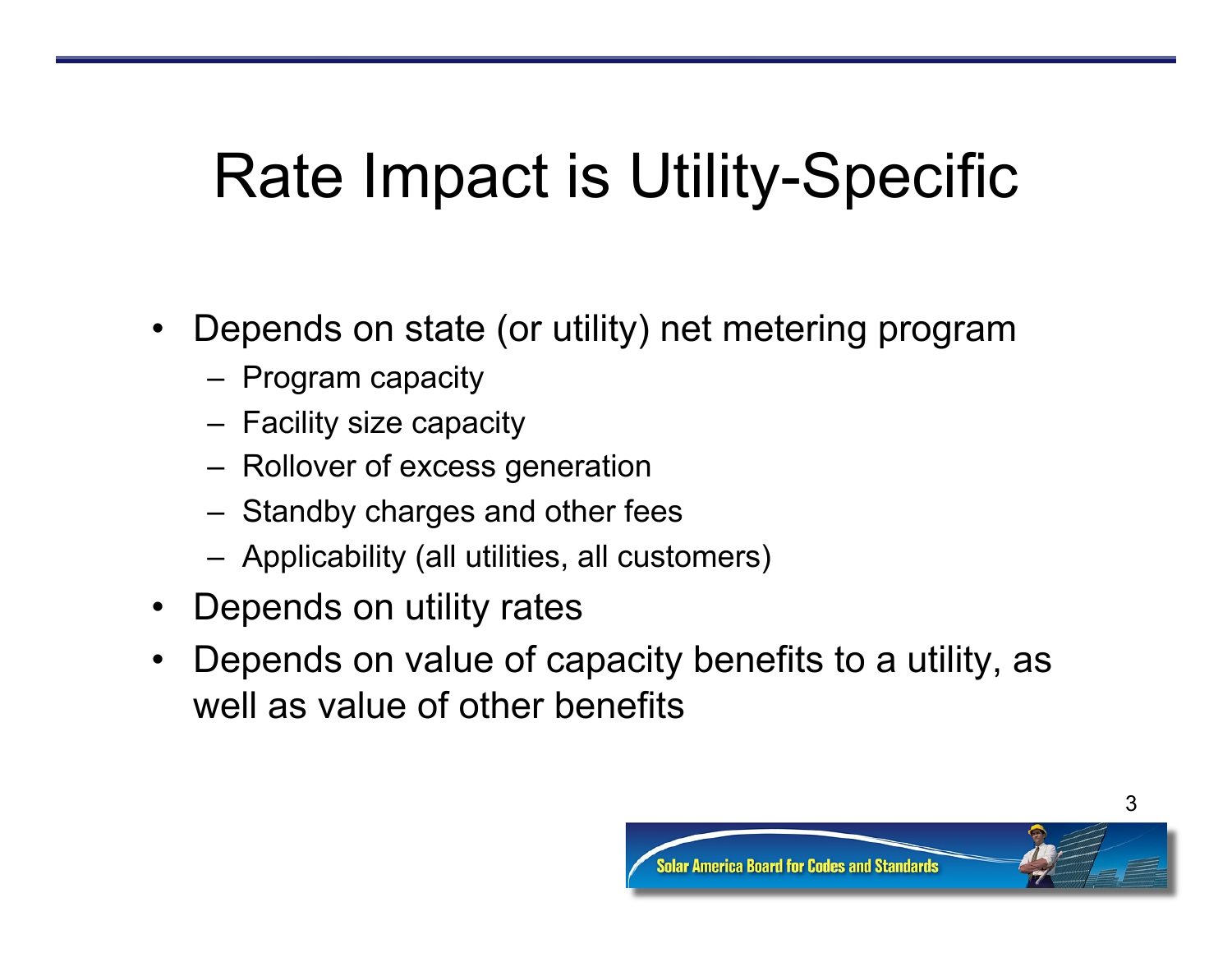#### Net Metering Grades



Grading from NNEC's *Freeing the Grid 2009*  report at www.freeingthegrid.org



4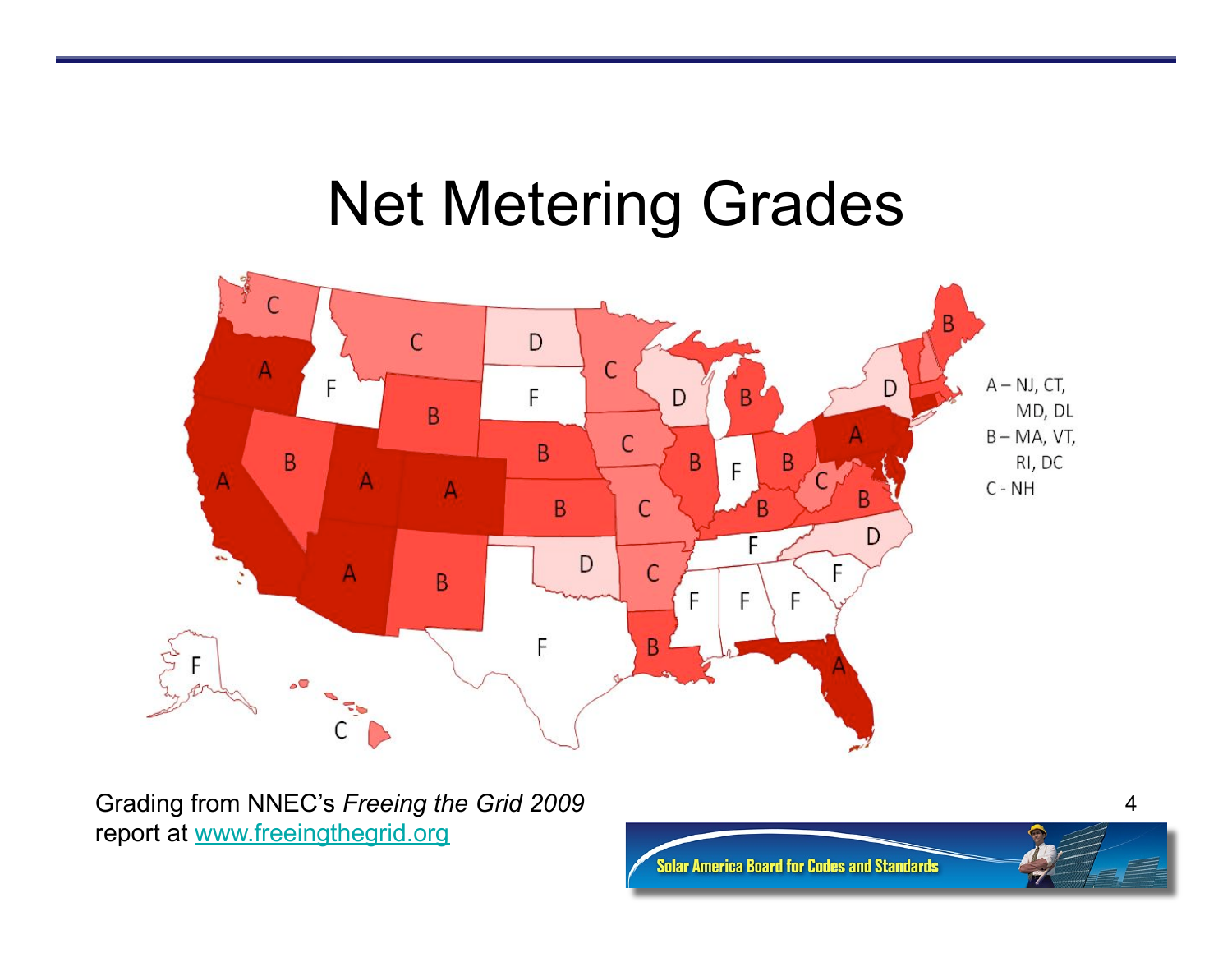#### California PUC Rate Impact Study

- CPUC-commissioned study by Energy and Environmental Economics, Inc. (E3) released in March, 2010 in Rulemaking 08-03-008
- Splits rate impacts of on-site use of solar energy from net metering rate impacts
- CPUC report finds very minor rate impact, even with California's steeply tiered rates and more than 60% of the nation's installed solar energy
- Various assumptions about costs and benefits addressed in ABCs report (especially administrative costs, gas market impacts, capacity benefits given use of "balance year", division between solar and net metering benefits)

erica Board for Codes and Standards

5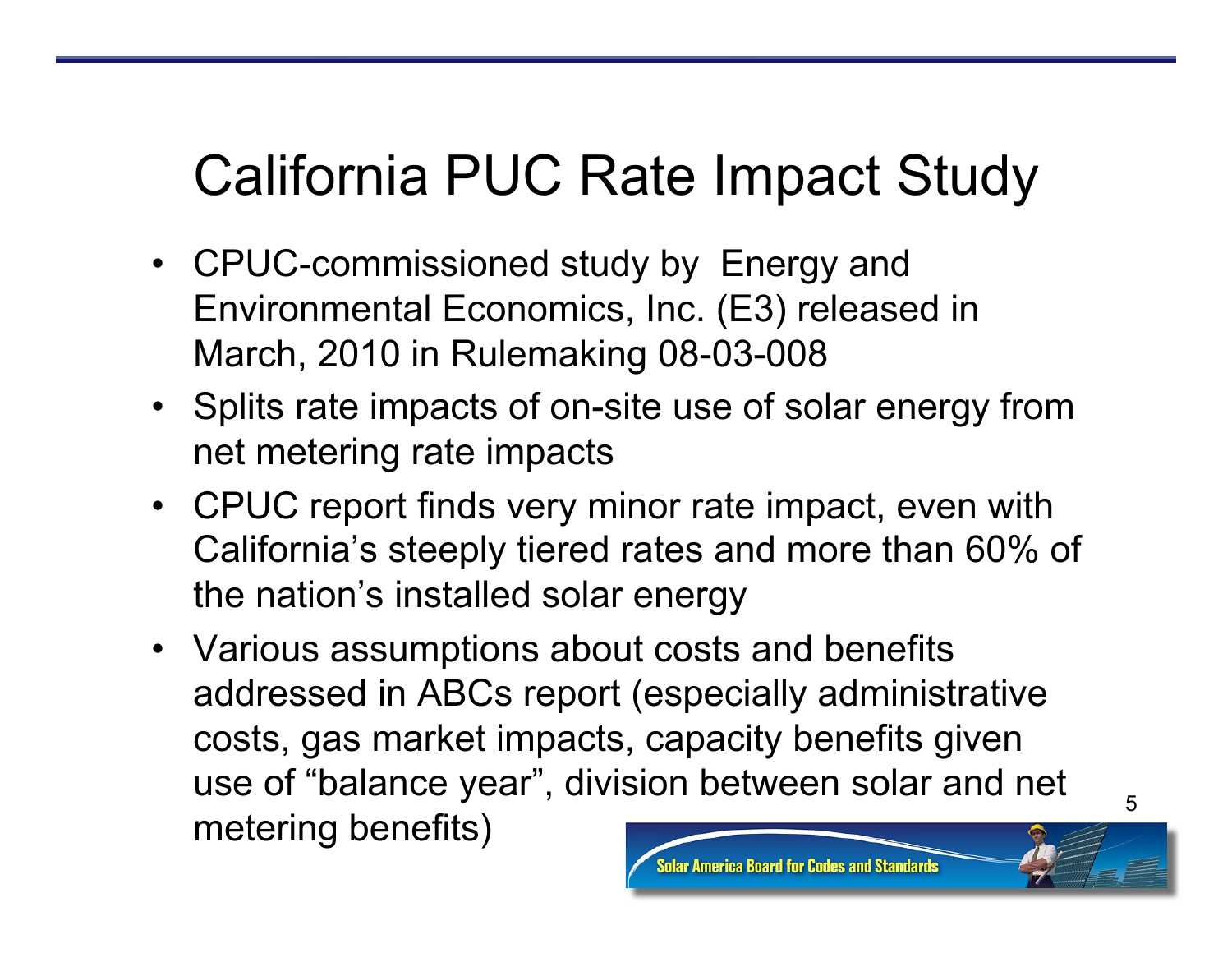## CPUC Study Benefits

- Avoided Costs components of hourly marginal cost
	- Energy Generation
	- Line losses
	- Ancillary services
	- System capacity
	- T&D capacity
	- Environmental benefits
	- RPS Adder



- Use components to produce hourly avoided costs for each climate zone for each year of analysis
- Apply the avoided costs to corresponding individual net-export shapes to calculate avoided costs for each load shape

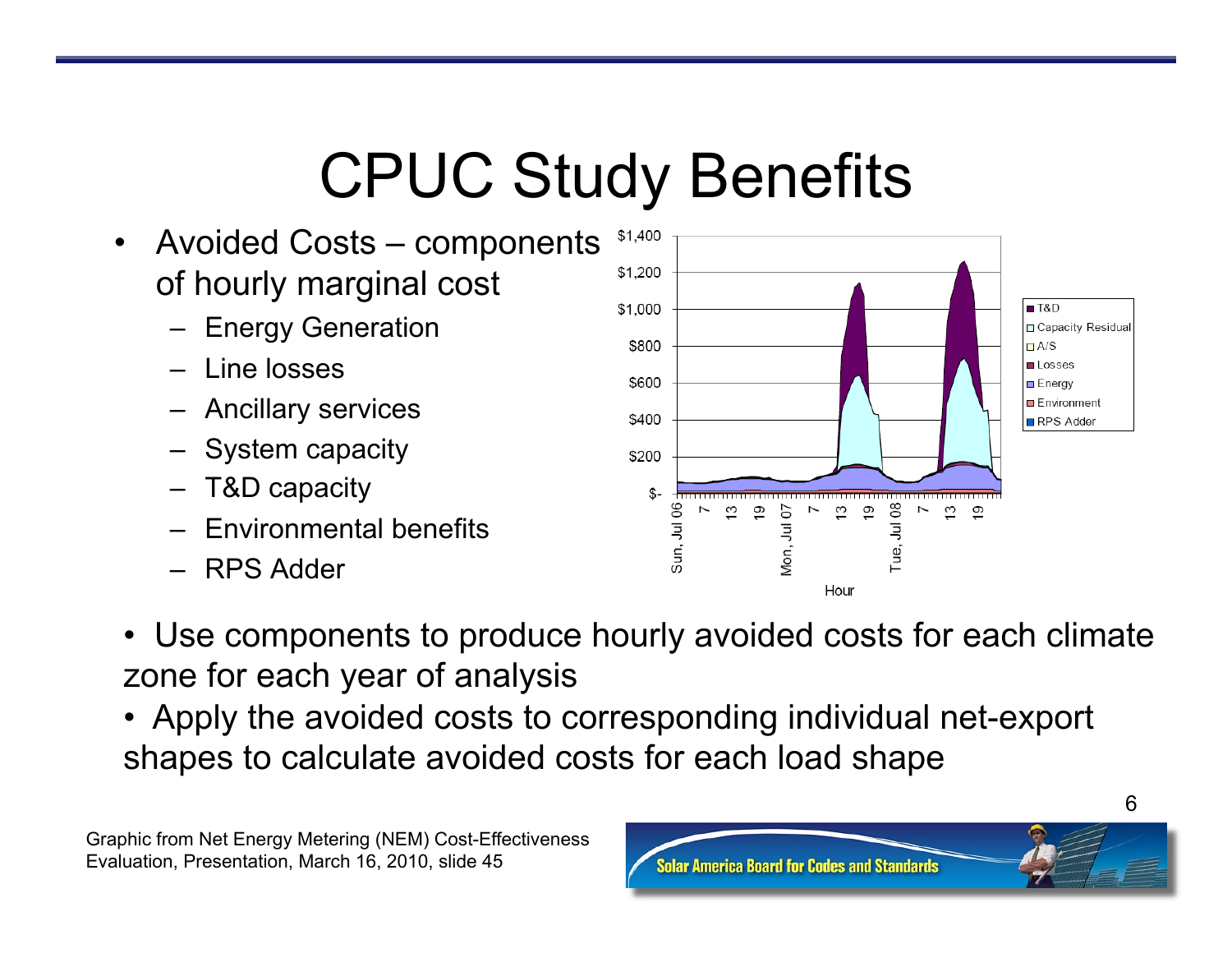## Annualized NEM Cost as percent of Utility Revenue

Through 2008, lifecycle annualized

|            | <b>Net NEM Cost</b><br>(Annualized<br>\$000s) | Total<br>Revenue<br>$($ \$000s $)$ | Percent  | <b>Implied Rate</b><br>Increase<br>(\$/kWh) |
|------------|-----------------------------------------------|------------------------------------|----------|---------------------------------------------|
| PG&E       | \$14,380                                      | \$11,373,950                       | 0.13%    | 0.00018                                     |
| <b>SCE</b> | \$3,745                                       | \$12,107,743                       | 0.03%    | 0.00005                                     |
| SDG&E      | \$1,556                                       | \$2,534,874                        | 0.06%    | 0.00009                                     |
| Total      | \$19,681                                      | \$26,016,568                       | $0.08\%$ | 0.00011                                     |

#### 2020 forecast, assuming achievement of CSI program goals

|            | <b>Net NEM Cost</b><br>(Annualized<br>\$000s) | Total<br>Revenue<br>(\$000s) | Percent  | <b>Implied Rate</b><br>Increase<br>(\$/kWh) |
|------------|-----------------------------------------------|------------------------------|----------|---------------------------------------------|
| PG&E       | \$100,463                                     | \$15,921,596                 | 0.63%    | 0.00106                                     |
| <b>SCE</b> | \$26, 164                                     | \$16,763,730                 | 0.16%    | 0.00026                                     |
| SDG&E      | \$10,871                                      | \$3,603,089                  | 0.30%    | 0.00051                                     |
| Total      | \$137,497                                     | \$36,288,415                 | $0.38\%$ | 0.00064                                     |

Graphic from Net Energy Metering (NEM) Cost-Effectiveness Evaluation, Presentation, March 16, 2010, slide 56

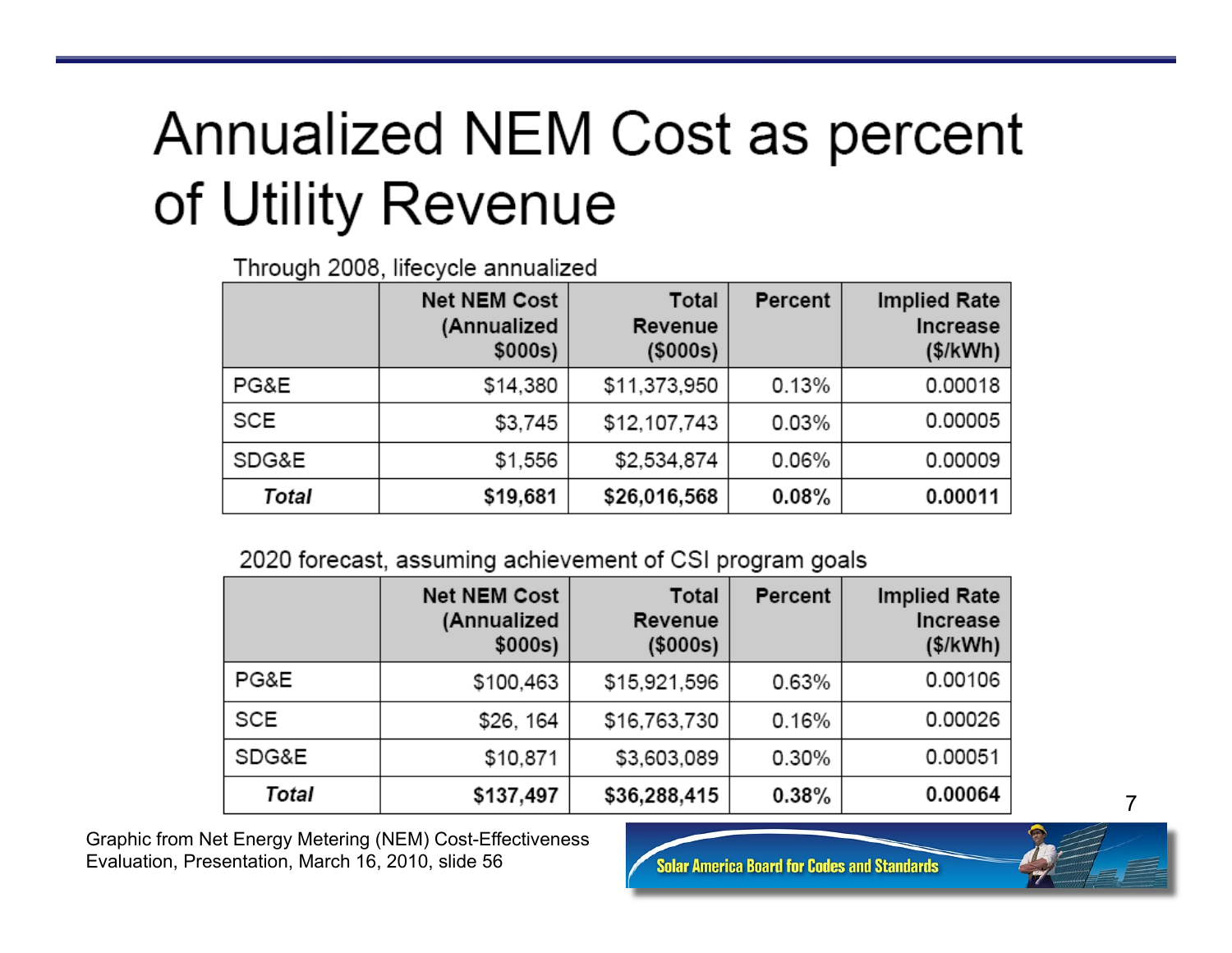## Other Rate Impact Studies

- *The Value of Distributed Photovoltaics to Austin Energy and the City of Austin* (Hoff, Perez, Braun, Gerry, Kuhn, & Norris, 2006), and update in 2008 by Austin Energy
- *Distributed Renewable Energy Operating Impacts and Valuation Study* (R.W. Beck, Inc., 2009) - value of distributed solar generation for Arizona Public Service
- *Integration of PV in Demand Response Programs*, (Perez et. al. June, 2006) considering capacity benefits for Rochester Gas&Electric, ConEd & SMUD
- Other studies, but we're not attempting an anthology
- More coming, especially in the southwest at order of utility commissions in NV, UT, CO, AZ and NM